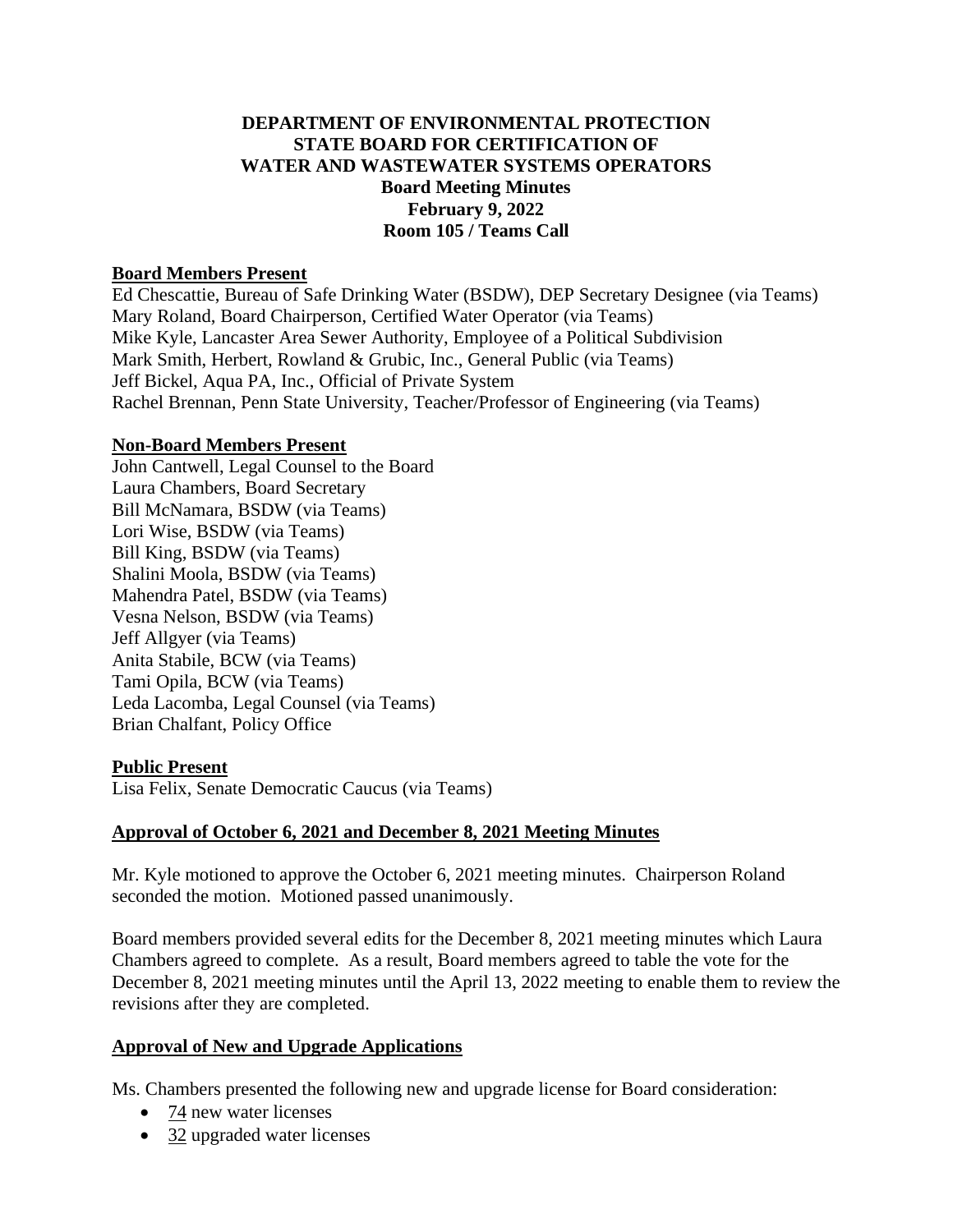- 58 new wastewater licenses
- 22 upgraded wastewater licenses
- 5 Operator in Training (OIT) upgrades

Chairperson Roland motioned to approve all the new and upgraded license applications. Mr. Chescattie seconded the motion. Motion passed unanimously.

## **Reciprocity Requests**

## *Wastewater*

**William Williams** – Holds a New Jersey N2 Industrial Wastewater Operator License that was issued on September 30, 2021 and expires on September 30, 2022. His application documents 8 years, 1 month experience working at Mars Wrigley Confectionary US, which is a Class C facility using subclasses 1, 4 and 5.

Mr. Williams' experience was obtained at a Class C facility and an operator is required to have a minimum of 3 years of experience in order to obtain a Pennsylvania Class C license. **Therefore, the Department's determination is that Mr. Williams has documented the adequate experience relative to a WWC-1,4.**

Regarding the comparison of examination questions, the applicant passed wastewater exams containing questions developed by ABC and administered in New Jersey.

*The Department's recommendation: The Board should please review the examination information provided and vote on whether Mr. Williams has documented that he has passed comparable examinations in the State of New Jersey.*

Chairperson Roland motioned to approve Mr. Williams' WWC-1,4 license. Mr. Kyle seconded. Motion passed unanimously.

**Daniel Ayala** – Holds a Florida Wastewater C license that was issued on October 5, 2021; no expiration date was provided. The applicant documents the following: 1 month experience working at PA American Water Exeter WWTP, which is a Class A facility using subclass 4; 1 year, 7 months' experience working at Eastern Water Reclamation Facility, which is a Class A facility using subclass 4.

Mr. Ayala's experience was obtained at Class A facilities and an operator is required to have a minimum of 1 year of experience in order to obtain a Pennsylvania Class E license. **Therefore, the Department's determination is that Mr. Ayala has documented the adequate experience relative to a WWE4.**

Regarding the comparison of examination questions, the applicant passed the wastewater Collections exam administered in Florida.

*The Department's recommendation: The Board should please review the examination information provided and vote on whether Mr. Ayala has documented that he has passed comparable examinations in the State of Florida.*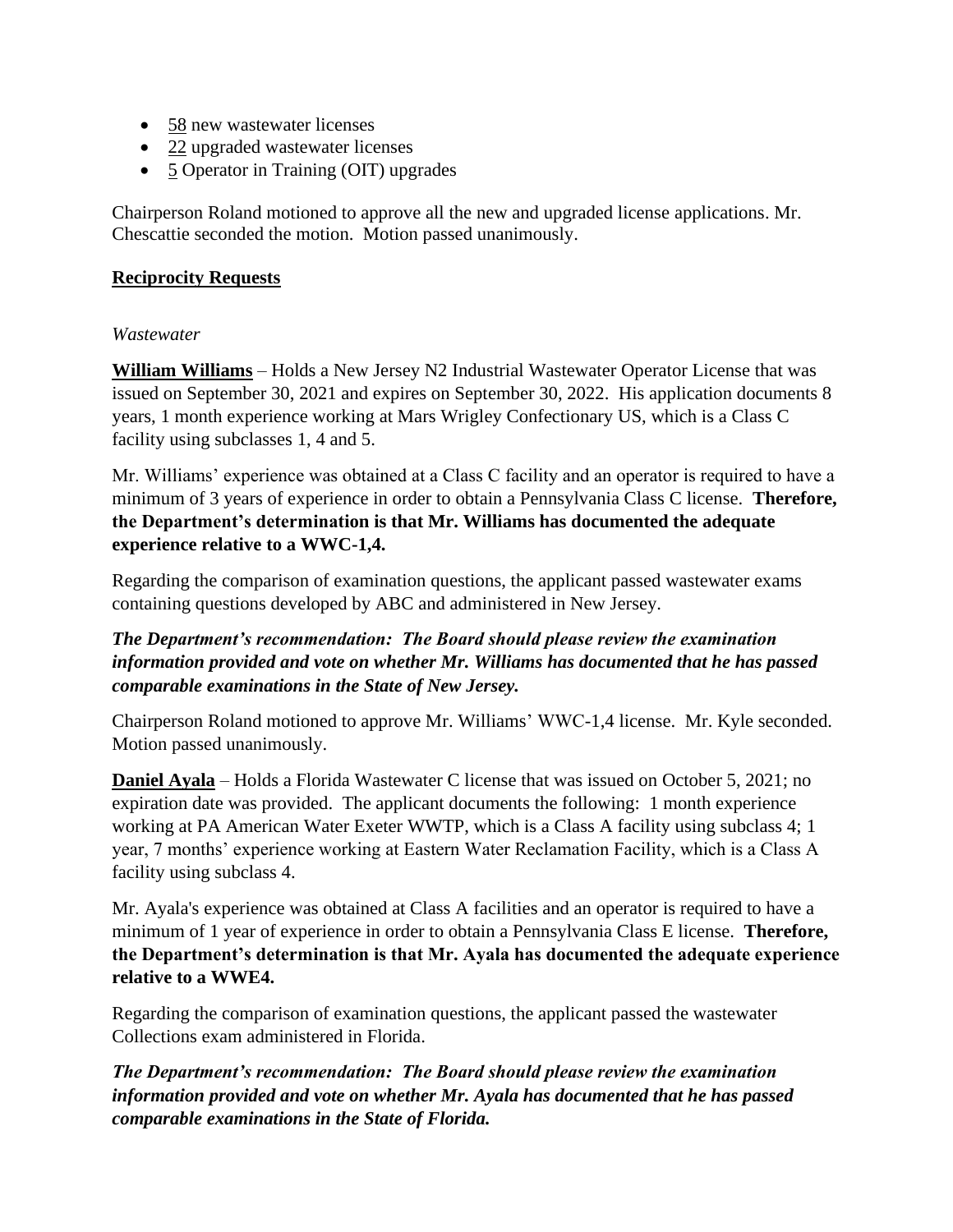Chairperson Roland motioned to approve Mr. Ayala's WWE4 license. Mr. Kyle seconded. Motion passed unanimously.

**Kevin McClanathan, Jr.** – Holds a Maryland Wastewater 3A license that was issued on July 1, 2011 and expires on July 1, 2023. Applicant also holds a Maryland Water W5, WA and T2 license that was issued on July 1, 2011 and expires on May 1, 2022. Applicant also holds a Maryland Water Treatment 4 license that was issued on July 1, 2011 and expires on May 1, 2022. The application documents the following: 4 years' experience working at Sod Run WWTP, MD, which is a Class A facility using subclasses 1, 4; 5 years' experience working at Winebrenner WWTP (MD), which is a Class C facility using subclasses 1, 4, 5.

Mr. McClanathan's experience as applied for reciprocity consideration was obtained at Class A facility and an operator is required to have a minimum of 4 years of experience in order to obtain a Pennsylvania Class A license. **Therefore, the Department's determination is that Mr. McClanathan has documented the adequate experience relative to a WWA-1,4.**

Regarding the comparison of examination questions, the applicant passed wastewater exams containing questions developed by ABC and administered in Maryland.

# *The Department's recommendation: The Board should please review the examination information provided and vote on whether Mr. McClanathan has documented that he has passed comparable examinations in the State of Maryland.*

Chairperson Roland motioned to approve Mr. McClanathan, Jr's WWA-1,4 license. Mr. Bickel seconded. Passed unanimously.

**Donald Smith** – Holds a Maryland W5, WA Wastewater license that was issued on January 1, 2015 and expires on January 1, 2024. His application documents 6 years, 10 months' experience working at City of Frederick Wastewater Plant, which is a class A facility using subclass 1.

Mr. Smith's experience was obtained at a Class A facility and an operator is required to have a minimum of 4 years' experience in order to obtain a Pennsylvania Class A license. **Therefore, the Department's determination is that Mr. Smith has documented the adequate experience relative to a WWA-1.** 

Regarding the comparison of examination questions, the applicant passed wastewater exams developed by ABC and administered in Maryland.

# *The Department's recommendation: The Board should please review the examination information provided and vote on whether Mr. Smith has documented that he has passed comparable examinations in the State of Maryland.*

Mr. Kyle motioned to approve Mr. Smith's WWA-1 license. Chairperson Roland seconded. Motion passed unanimously.

## *Water*

**Nicholas Fiorentino –** Holds a Mississippi B Water license, which was issued on November 3, 2020 and expires on November 3, 2023. His application documents the following: 6 months'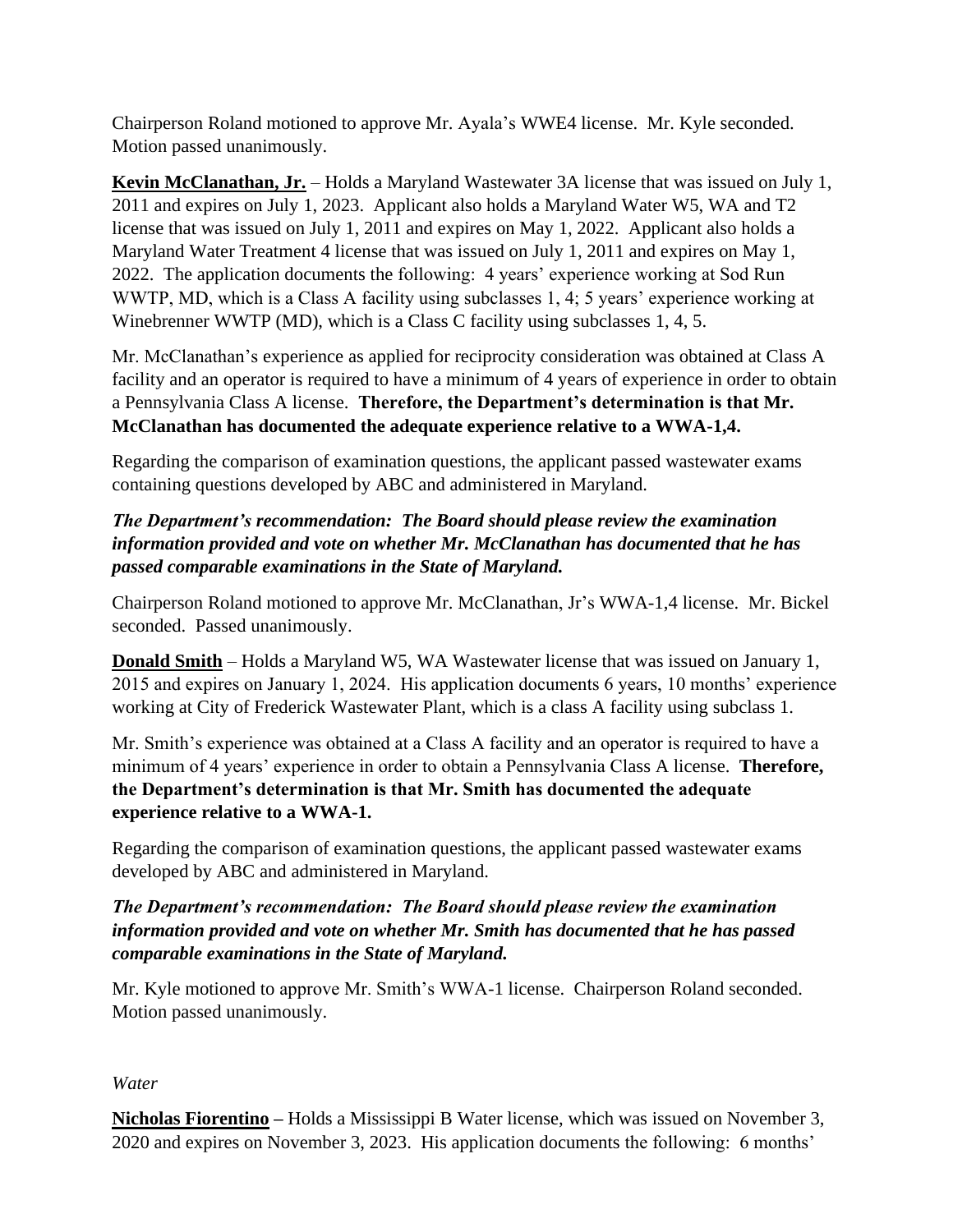experience working at PA American Water Pittsburgh Hays Mine WTP, which is a Class A facility using subclasses 1, 7,8,10,12; 3 years, 8 months' experience working at City of Starkville, which is a Class A facility using subclasses 7,8,10,11.

Mr. Fiorentino's experience was obtained at Class A facilities and an operator is required to have a minimum of 4 years' experience in order to obtain a Pennsylvania Class A license. **Therefore, the Department's determination is that Mr. Fiorentino has documented the adequate experience relative to a WA-7,8,10.** 

Regarding the comparison of examination questions, the applicant passed water exams developed by ABC and administered in Mississippi.

*The Department's recommendation: The Board should please review the examination information provided and vote on whether Mr. Fiorentino has documented that he has passed comparable examinations in the State of Mississippi.*

Mr. Bickel motioned to approve Mr. Fiorentino's WA-7,8,10 license. Chairperson Roland seconded. Motion passed unanimously.

**Robert Wright** – Holds an Ohio Class 3 Water license, which was issued on December 8, 2003 and expires on December 31, 2023. His application documents 6 years, 1 month experience working at East Liverpool Water Department, which is an A facility using subclasses 1,7,8,10,11,12, and Distribution.

Mr. Wright's experience was obtained at a Class A facility and an operator is required to have a minimum of 4 years' experience in order to obtain a Pennsylvania Class A license. **Therefore, the Department's determination is that Mr. Wright has documented the adequate experience relative to a WA,E-1,7,8,10,11,12.** 

Regarding the comparison of examination questions, the applicant passed water exams developed by ABC and administered in Ohio.

# *The Department's recommendation: The Board should please review the examination information provided and vote on whether Mr. Wright has documented that he has passed comparable examinations in the State of Ohio.*

Chairperson Roland motioned to approve Mr. Wright's WA,E-1,7,8,10,11,12 license. Mr. Kyle seconded. Motion passed unanimously.

Ms. Chambers noted that the Department received an additional reciprocity for an initial applicant, which was incomplete. After several attempts to obtain specific information on the number of hours worked at various facilities listed on the application, Ms. Chambers reached out to the signing supervisor for confirmation on the hours worked at each facility and was told that the applicant had left employment at their facility and that the employer who paid the reciprocity application fee wished to rescind the application. Ms. Chambers attempted to contact the applicant by phone but the number was no longer in service; the email he listed on his application was his work email at the employer who requested the application be rescinded; therefore, that work email provided by the applicant was no longer valid. Considering all of the above, this application is considered withdrawn and no Board action can be taken.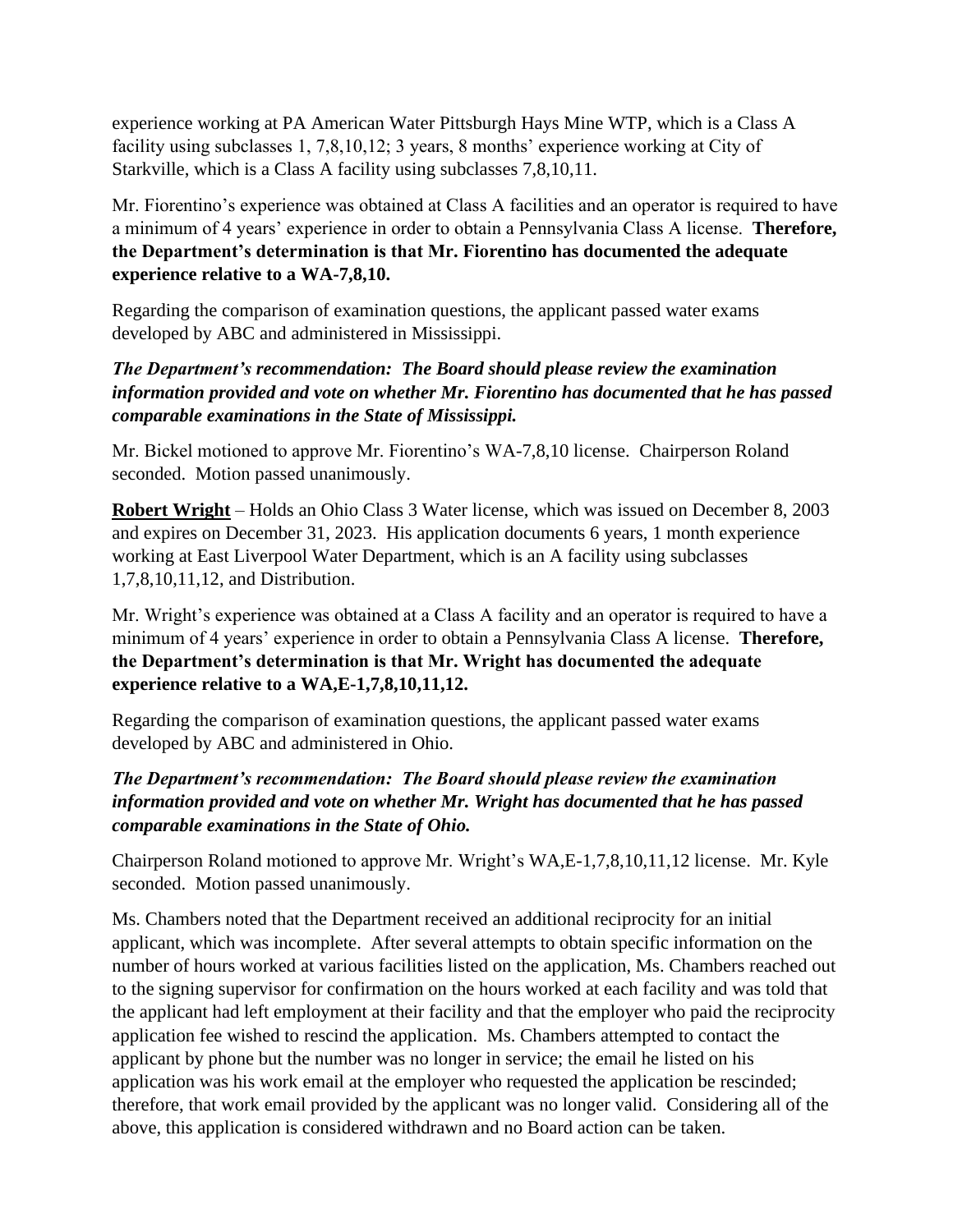## **Board Secretary Report**

Ms. Chambers provided the following summary regarding exams for 2022:

- Number of exam **sessions** scheduled to be offered in 2022: 57
- Number of exam **seats** scheduled to be offered in 2022: 2496

### **Old and New Business**

Chairperson Roland provided a brief update from the February 8, 2022, Public Water System Technical Assistance Center (TAC) Board meeting.

Mr. Kyle motioned to approve Chairperson Roland as Board Chair, Ms. Chambers as Board Secretary, and Mr. Bickel as the alternate for TAC. Mr. Bickel seconded. Motion passed unanimously.

Mr. Chescattie provided an update regarding the nominations that were received for Dr. Rachel Brennan's replacement on the Board. This Board seat is specifically for an individual who is on the teaching staff of the civil, environmental or sanitary engineering department of an accredited Pennsylvania university or college.

Mr. Kyle informed the Board that the Association of Boards of Certification (ABC) has changed its name to "Water Professionals International." Mr. Chescattie inquired and Mr. Kyle confirmed that despite the name change, the primary activities and mission of this organization will not change.

Public meeting adjourned at 10:45 am.

The Board went into Executive Session at 11:00 am.

The Board reconvened for public session at 12:23 pm.

#### **Criminal History Report**

Water Applicant 365229 requested certification for WA – 1,8,10,12,13.

Wastewater Applicant  $362600$  requested certification for WWA,  $E - 1.4$ .

Wastewater Applicant 314351 requested certification for WWE4.

Water Applicant 197638 requested certification for WB, E – 8,12. Chairperson Roland motioned to grant Operator 365229 WA-1,8,10,12,13 certification. Mr. Kyle seconded the motion. Motion passed unanimously.

Chairperson Roland motioned to grant Operator 362600 WWA-1, WWE4 certification. Mr. Bickel seconded the motion. Motion passed unanimously.